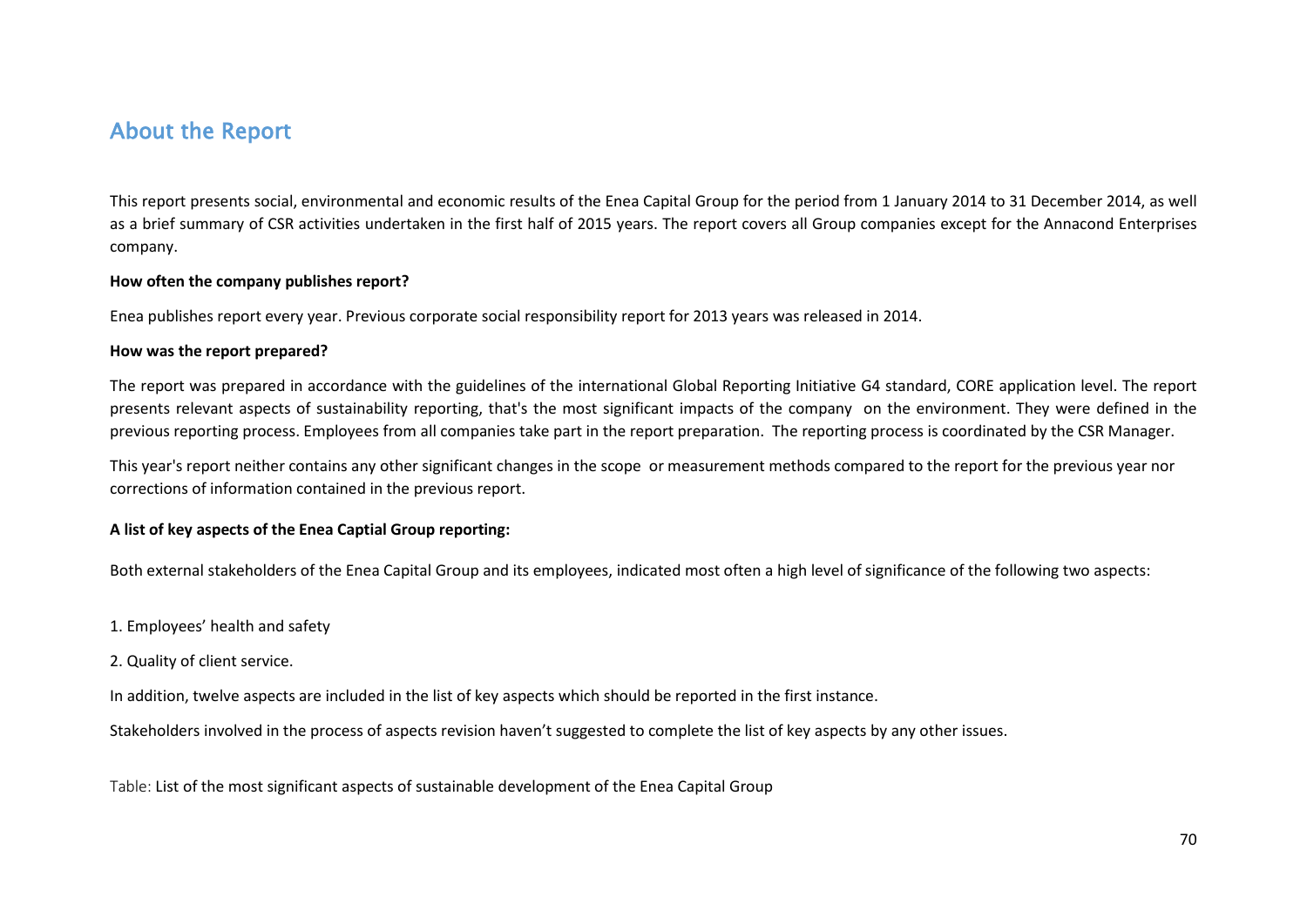| Key aspect or subject                                                                                             | Impact of the aspect within the                                          | Impact of the aspect outside the                                         |
|-------------------------------------------------------------------------------------------------------------------|--------------------------------------------------------------------------|--------------------------------------------------------------------------|
|                                                                                                                   | organization                                                             | organization                                                             |
| Environmental area                                                                                                |                                                                          |                                                                          |
| Emissions of carbon dioxide and other<br>greenhouse gases in the context of<br>energy generation and distribution | In particular on companies from<br>the Generation Segment                |                                                                          |
| Energy consumption and energy saving<br>solutions                                                                 |                                                                          | In particular on the Clients                                             |
| Care of water resources                                                                                           |                                                                          |                                                                          |
| Renewable Energy Sources (RES)                                                                                    |                                                                          | In particular on suppliers, Clients<br>and environment                   |
| Compliance                                                                                                        |                                                                          |                                                                          |
| Social area: employment and decent work                                                                           |                                                                          |                                                                          |
| Employment - scale and conditions of<br>employment                                                                |                                                                          |                                                                          |
| Employees health and safety                                                                                       |                                                                          |                                                                          |
| Employees training and education                                                                                  |                                                                          | In particular on the Clients                                             |
| Social area: impact on community                                                                                  |                                                                          |                                                                          |
| Anti-corruption policy<br>and procedures                                                                          |                                                                          | In particular on suppliers and<br>Clients                                |
| Impact on local communities and<br>cooperation                                                                    |                                                                          | In particular on local<br>communities of the companies<br>operating area |
| Social indicators: product responsibility                                                                         |                                                                          |                                                                          |
| Client privacy and personal data<br>protection                                                                    | In particular on companies from<br>Trade and Distribution Segment        | In particular on the Clients                                             |
| Quality of Client service                                                                                         | In particular on companies from<br><b>Trade and Distribution Segment</b> | In particular on the Clients                                             |
| Communication channels with Clients                                                                               |                                                                          | In particular on the Clients                                             |